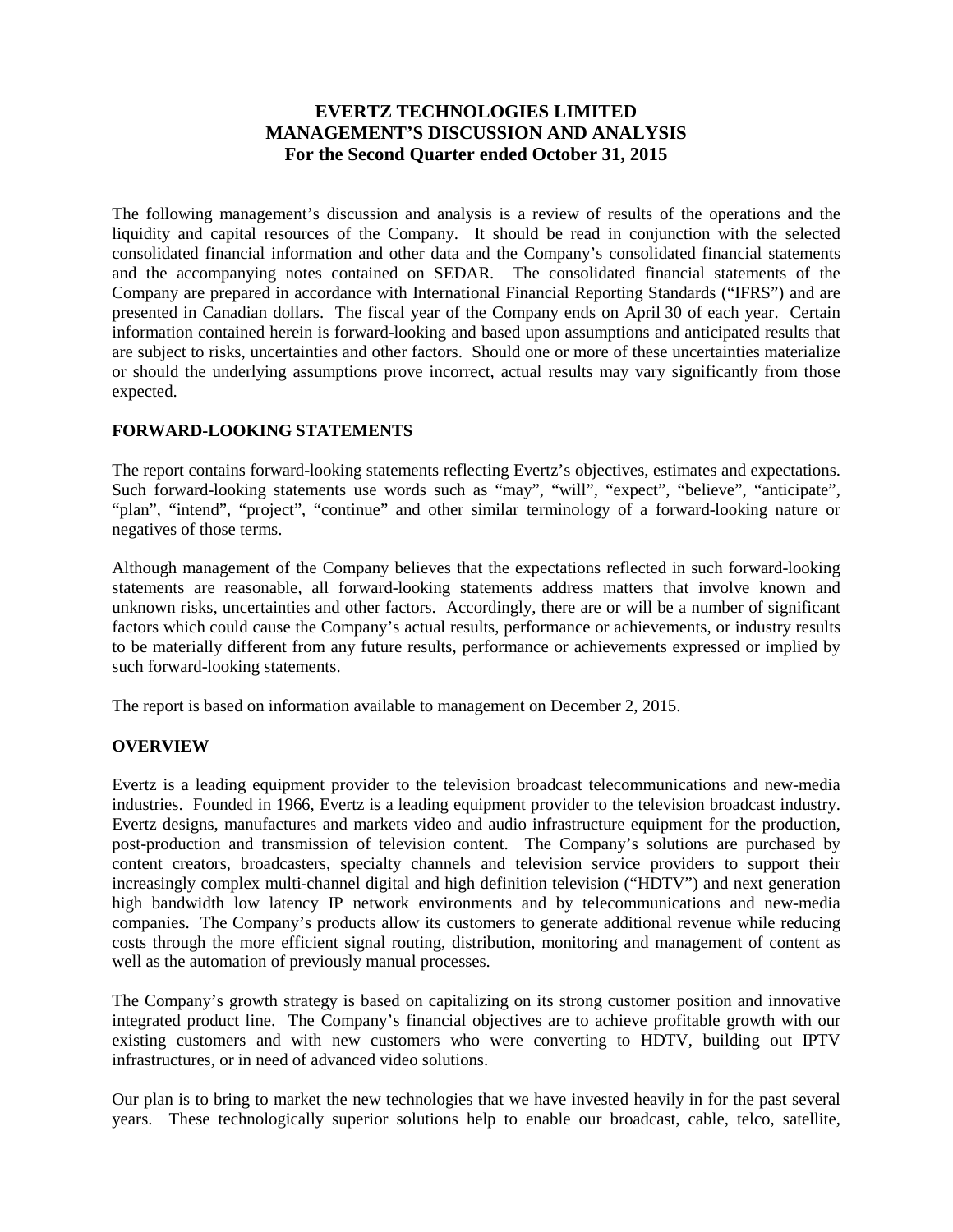content creator and new media customers to address and implement their video infrastructure requirements.

Our broadcast customers continue to operate in a challenging economic environment which impacts their ability to incur capital expenditures and often results in projects being scaled back or postponed to later periods.

While it does appear that industry conditions are showing some improvement in certain geographical areas, it is unclear what the time frame will be for our customers to convert this to equipment purchases.

## **SIGNIFICANT ACCOUNTING POLICIES**

Outlined below are those policies considered particularly significant:

#### **New and Revised IFRSs Issued but Not Yet Effective**

Following is a listing of amendments, revisions and new International Financial Reporting Standards issued but not yet effective. Unless otherwise indicated, earlier application is permitted. The Company has not yet determined the impact of the adoption of the following standards.

#### *Financial Instruments*

IFRS 9, *Financial instruments* ("IFRS 9") was issued by the IASB in July 2014 and will replace IAS 39, *Financial Instruments: Recognition and Measurement* ("IAS 39"). IFRS 9 introduces new requirements for the financial reporting of financial assets and financial liabilities. IFRS 9 is effective for annual periods beginning on or after January 1, 2018.

## *Revenue*

IFRS 15, *Revenue from contracts with customers* ("IFRS 15") was issued by the IASB in May 2014 and will replace IAS 11, *Construction Contracts* and IAS 18 *Revenue*. IFRS 15 specifies how and when revenue will be recognized. IFRS 15 is effective for annual periods beginning on or after January 1, 2018.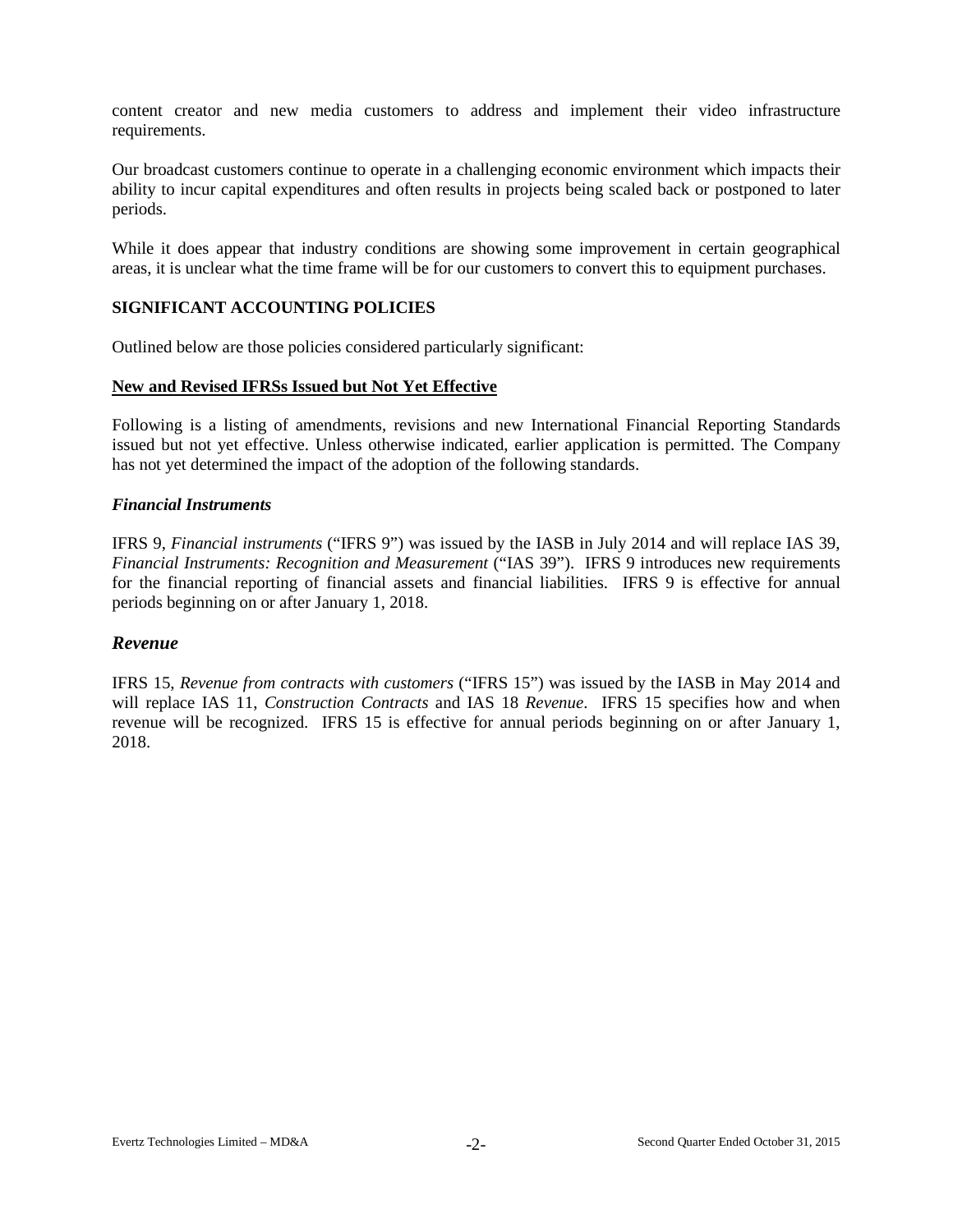# **QUARTER END HIGHLIGHTS**

Revenue increased to \$100.6 million for the second quarter ended October 31, 2015 as compared to \$82.9 million for the second quarter ended October 31, 2014.

For the second quarter ended October 31, 2015, net earnings were \$19.6 million as compared to \$14.3 million for the second quarter ended October 31, 2014 and fully diluted earnings per share were \$0.26 as compared to \$0.19 for the second quarter ended October 31, 2014.

Gross margin during the second quarter ended October 31, 2015 was 57.2% as compared to 56.2% for the second quarter ended October 31, 2014.

Selling and administrative expenses for the second quarter ended October 31, 2015 was \$14.8 million compared to the second quarter ended October 31, 2014 of \$15.1 million. As a percentage of revenue, selling and administrative expenses totaled 14.7% for the second quarter ended October 31, 2015 as opposed to 18.2% for the second quarter ended October 31, 2014.

Research and development ("R&D") expenses were \$16.1 million for the second quarter ended October 31, 2015 as compared to \$15.1 million for the second quarter ended October 31, 2014.

Cash and cash equivalents were \$97.5 million and working capital was \$305.8 million as at October 31, 2015 as compared to cash and cash equivalents of \$100.7 million and working capital of \$294.9 million as at April 30, 2015.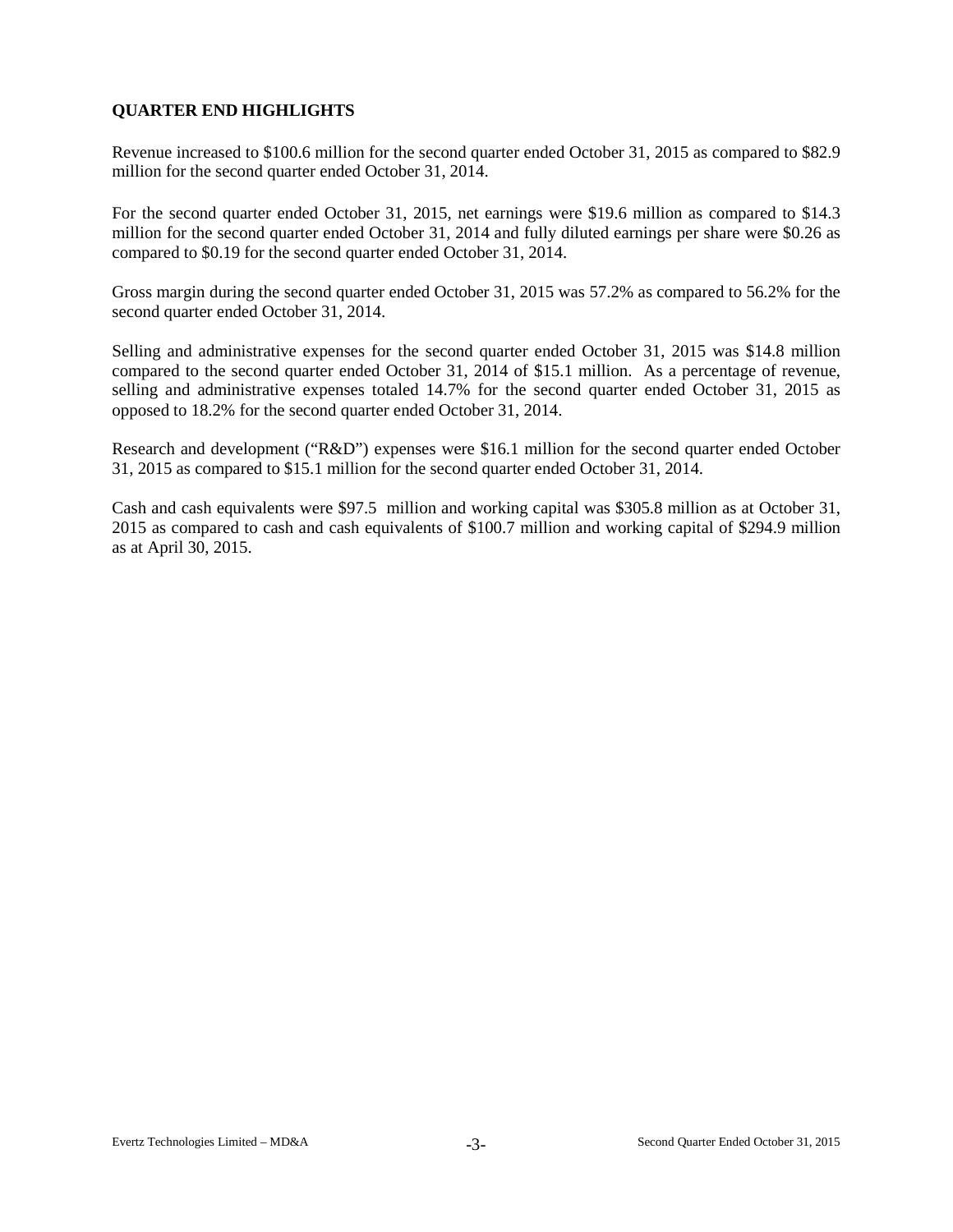# **Selected Consolidated Financial Information**

(in thousands of dollars except earnings per share and share data)

| October 31,<br>October 31,<br>2014<br>2015<br>2014<br>2015<br>\$<br>\$<br>\$<br>\$<br>100,560<br>82,889<br>185,429<br>180,903<br>43,026<br>36,324<br>80,066<br>78,517<br>Gross margin<br>57,534<br>46,565<br>105,363<br>102,386<br>Expenses<br>Selling and administrative<br>14,827<br>15,103<br>29,629<br>28,502<br>1,643<br>3,133<br>General<br>1,323<br>3,238<br>16,127<br>Research and development<br>15,121<br>32,379<br>30,941<br>Investment tax credits<br>(2,411)<br>(2, 387)<br>(4,895)<br>(4, 853)<br>633<br>Foreign exchange loss (gain)<br>(2,123)<br>(1,380)<br>(7,079)<br>30,819<br>27,037<br>53,272<br>56,343<br>26,715<br>46,043<br>19,528<br>52,091<br>180<br>201<br>338<br>394<br>(200)<br>(76)<br>(322)<br>Finance costs<br>(143)<br>188<br>Other income and expenses<br>(113)<br>150<br>27<br>26,883<br>19,540<br>52,257<br>46,321<br>Provision for (recovery of) income taxes<br>Current<br>7,995<br>5,249<br>15,968<br>14,560<br>(731)<br>Deferred<br>(52)<br>(1,928)<br>(2,288)<br>5,197<br>7,264<br>14,040<br>12,272<br>\$<br>19,619<br>14,343<br>\$<br>38,217<br>34,049<br>\$<br>\$<br>194<br>320<br>Net earnings attributable to non-controlling interest<br>133<br>489<br>Net earnings attributable to shareholders<br>19,486<br>14,149<br>37,897<br>33,560<br>\$<br>\$<br>\$<br>Net earnings for the period<br>19,619<br>\$<br>38,217<br>34,049<br>14,343<br>0.26<br>0.19<br>\$<br>\$<br>\$<br>\$<br>0.51<br>0.45<br>\$<br>0.26<br>\$<br>\$<br>0.51<br>0.19<br>\$<br>0.45<br>As at<br>As at<br>October 31, 2015<br>April 30, 2015<br>\$<br>\$<br>97,491<br>100,681<br>\$<br>\$<br>160,524<br>154,259<br>\$<br>\$<br>Working capital<br>305,757<br>294,895<br>\$<br>\$<br>Total assets<br>431,751<br>426,162<br>\$<br>\$<br>Shareholders' equity<br>364,379<br>353,471<br>Number of common shares outstanding:<br><b>Basic</b><br>74,238,646<br>74,459,346<br>Fully-diluted<br>78,835,146<br>79,195,846<br>Weighted average number of shares outstanding:<br><b>Basic</b><br>74,537,638<br>74,399,096<br>Fully-diluted<br>74,952,462<br>75,033,398 |                                 | Three month period ended |  | Six month period ended |  |  |  |  |  |  |
|-------------------------------------------------------------------------------------------------------------------------------------------------------------------------------------------------------------------------------------------------------------------------------------------------------------------------------------------------------------------------------------------------------------------------------------------------------------------------------------------------------------------------------------------------------------------------------------------------------------------------------------------------------------------------------------------------------------------------------------------------------------------------------------------------------------------------------------------------------------------------------------------------------------------------------------------------------------------------------------------------------------------------------------------------------------------------------------------------------------------------------------------------------------------------------------------------------------------------------------------------------------------------------------------------------------------------------------------------------------------------------------------------------------------------------------------------------------------------------------------------------------------------------------------------------------------------------------------------------------------------------------------------------------------------------------------------------------------------------------------------------------------------------------------------------------------------------------------------------------------------------------------------------------------------------------------------------------------------------------------------------------------------------------------------------------------------------|---------------------------------|--------------------------|--|------------------------|--|--|--|--|--|--|
|                                                                                                                                                                                                                                                                                                                                                                                                                                                                                                                                                                                                                                                                                                                                                                                                                                                                                                                                                                                                                                                                                                                                                                                                                                                                                                                                                                                                                                                                                                                                                                                                                                                                                                                                                                                                                                                                                                                                                                                                                                                                               |                                 |                          |  |                        |  |  |  |  |  |  |
|                                                                                                                                                                                                                                                                                                                                                                                                                                                                                                                                                                                                                                                                                                                                                                                                                                                                                                                                                                                                                                                                                                                                                                                                                                                                                                                                                                                                                                                                                                                                                                                                                                                                                                                                                                                                                                                                                                                                                                                                                                                                               |                                 |                          |  |                        |  |  |  |  |  |  |
|                                                                                                                                                                                                                                                                                                                                                                                                                                                                                                                                                                                                                                                                                                                                                                                                                                                                                                                                                                                                                                                                                                                                                                                                                                                                                                                                                                                                                                                                                                                                                                                                                                                                                                                                                                                                                                                                                                                                                                                                                                                                               | Revenue                         |                          |  |                        |  |  |  |  |  |  |
|                                                                                                                                                                                                                                                                                                                                                                                                                                                                                                                                                                                                                                                                                                                                                                                                                                                                                                                                                                                                                                                                                                                                                                                                                                                                                                                                                                                                                                                                                                                                                                                                                                                                                                                                                                                                                                                                                                                                                                                                                                                                               | Cost of goods sold              |                          |  |                        |  |  |  |  |  |  |
|                                                                                                                                                                                                                                                                                                                                                                                                                                                                                                                                                                                                                                                                                                                                                                                                                                                                                                                                                                                                                                                                                                                                                                                                                                                                                                                                                                                                                                                                                                                                                                                                                                                                                                                                                                                                                                                                                                                                                                                                                                                                               |                                 |                          |  |                        |  |  |  |  |  |  |
|                                                                                                                                                                                                                                                                                                                                                                                                                                                                                                                                                                                                                                                                                                                                                                                                                                                                                                                                                                                                                                                                                                                                                                                                                                                                                                                                                                                                                                                                                                                                                                                                                                                                                                                                                                                                                                                                                                                                                                                                                                                                               |                                 |                          |  |                        |  |  |  |  |  |  |
|                                                                                                                                                                                                                                                                                                                                                                                                                                                                                                                                                                                                                                                                                                                                                                                                                                                                                                                                                                                                                                                                                                                                                                                                                                                                                                                                                                                                                                                                                                                                                                                                                                                                                                                                                                                                                                                                                                                                                                                                                                                                               |                                 |                          |  |                        |  |  |  |  |  |  |
|                                                                                                                                                                                                                                                                                                                                                                                                                                                                                                                                                                                                                                                                                                                                                                                                                                                                                                                                                                                                                                                                                                                                                                                                                                                                                                                                                                                                                                                                                                                                                                                                                                                                                                                                                                                                                                                                                                                                                                                                                                                                               |                                 |                          |  |                        |  |  |  |  |  |  |
|                                                                                                                                                                                                                                                                                                                                                                                                                                                                                                                                                                                                                                                                                                                                                                                                                                                                                                                                                                                                                                                                                                                                                                                                                                                                                                                                                                                                                                                                                                                                                                                                                                                                                                                                                                                                                                                                                                                                                                                                                                                                               |                                 |                          |  |                        |  |  |  |  |  |  |
|                                                                                                                                                                                                                                                                                                                                                                                                                                                                                                                                                                                                                                                                                                                                                                                                                                                                                                                                                                                                                                                                                                                                                                                                                                                                                                                                                                                                                                                                                                                                                                                                                                                                                                                                                                                                                                                                                                                                                                                                                                                                               |                                 |                          |  |                        |  |  |  |  |  |  |
|                                                                                                                                                                                                                                                                                                                                                                                                                                                                                                                                                                                                                                                                                                                                                                                                                                                                                                                                                                                                                                                                                                                                                                                                                                                                                                                                                                                                                                                                                                                                                                                                                                                                                                                                                                                                                                                                                                                                                                                                                                                                               |                                 |                          |  |                        |  |  |  |  |  |  |
|                                                                                                                                                                                                                                                                                                                                                                                                                                                                                                                                                                                                                                                                                                                                                                                                                                                                                                                                                                                                                                                                                                                                                                                                                                                                                                                                                                                                                                                                                                                                                                                                                                                                                                                                                                                                                                                                                                                                                                                                                                                                               |                                 |                          |  |                        |  |  |  |  |  |  |
|                                                                                                                                                                                                                                                                                                                                                                                                                                                                                                                                                                                                                                                                                                                                                                                                                                                                                                                                                                                                                                                                                                                                                                                                                                                                                                                                                                                                                                                                                                                                                                                                                                                                                                                                                                                                                                                                                                                                                                                                                                                                               |                                 |                          |  |                        |  |  |  |  |  |  |
|                                                                                                                                                                                                                                                                                                                                                                                                                                                                                                                                                                                                                                                                                                                                                                                                                                                                                                                                                                                                                                                                                                                                                                                                                                                                                                                                                                                                                                                                                                                                                                                                                                                                                                                                                                                                                                                                                                                                                                                                                                                                               | Earnings before undernoted      |                          |  |                        |  |  |  |  |  |  |
|                                                                                                                                                                                                                                                                                                                                                                                                                                                                                                                                                                                                                                                                                                                                                                                                                                                                                                                                                                                                                                                                                                                                                                                                                                                                                                                                                                                                                                                                                                                                                                                                                                                                                                                                                                                                                                                                                                                                                                                                                                                                               | Finance income                  |                          |  |                        |  |  |  |  |  |  |
|                                                                                                                                                                                                                                                                                                                                                                                                                                                                                                                                                                                                                                                                                                                                                                                                                                                                                                                                                                                                                                                                                                                                                                                                                                                                                                                                                                                                                                                                                                                                                                                                                                                                                                                                                                                                                                                                                                                                                                                                                                                                               |                                 |                          |  |                        |  |  |  |  |  |  |
|                                                                                                                                                                                                                                                                                                                                                                                                                                                                                                                                                                                                                                                                                                                                                                                                                                                                                                                                                                                                                                                                                                                                                                                                                                                                                                                                                                                                                                                                                                                                                                                                                                                                                                                                                                                                                                                                                                                                                                                                                                                                               |                                 |                          |  |                        |  |  |  |  |  |  |
|                                                                                                                                                                                                                                                                                                                                                                                                                                                                                                                                                                                                                                                                                                                                                                                                                                                                                                                                                                                                                                                                                                                                                                                                                                                                                                                                                                                                                                                                                                                                                                                                                                                                                                                                                                                                                                                                                                                                                                                                                                                                               | Earnings before income taxes    |                          |  |                        |  |  |  |  |  |  |
|                                                                                                                                                                                                                                                                                                                                                                                                                                                                                                                                                                                                                                                                                                                                                                                                                                                                                                                                                                                                                                                                                                                                                                                                                                                                                                                                                                                                                                                                                                                                                                                                                                                                                                                                                                                                                                                                                                                                                                                                                                                                               |                                 |                          |  |                        |  |  |  |  |  |  |
|                                                                                                                                                                                                                                                                                                                                                                                                                                                                                                                                                                                                                                                                                                                                                                                                                                                                                                                                                                                                                                                                                                                                                                                                                                                                                                                                                                                                                                                                                                                                                                                                                                                                                                                                                                                                                                                                                                                                                                                                                                                                               |                                 |                          |  |                        |  |  |  |  |  |  |
|                                                                                                                                                                                                                                                                                                                                                                                                                                                                                                                                                                                                                                                                                                                                                                                                                                                                                                                                                                                                                                                                                                                                                                                                                                                                                                                                                                                                                                                                                                                                                                                                                                                                                                                                                                                                                                                                                                                                                                                                                                                                               |                                 |                          |  |                        |  |  |  |  |  |  |
|                                                                                                                                                                                                                                                                                                                                                                                                                                                                                                                                                                                                                                                                                                                                                                                                                                                                                                                                                                                                                                                                                                                                                                                                                                                                                                                                                                                                                                                                                                                                                                                                                                                                                                                                                                                                                                                                                                                                                                                                                                                                               |                                 |                          |  |                        |  |  |  |  |  |  |
|                                                                                                                                                                                                                                                                                                                                                                                                                                                                                                                                                                                                                                                                                                                                                                                                                                                                                                                                                                                                                                                                                                                                                                                                                                                                                                                                                                                                                                                                                                                                                                                                                                                                                                                                                                                                                                                                                                                                                                                                                                                                               | Net earnings for the period     |                          |  |                        |  |  |  |  |  |  |
|                                                                                                                                                                                                                                                                                                                                                                                                                                                                                                                                                                                                                                                                                                                                                                                                                                                                                                                                                                                                                                                                                                                                                                                                                                                                                                                                                                                                                                                                                                                                                                                                                                                                                                                                                                                                                                                                                                                                                                                                                                                                               |                                 |                          |  |                        |  |  |  |  |  |  |
|                                                                                                                                                                                                                                                                                                                                                                                                                                                                                                                                                                                                                                                                                                                                                                                                                                                                                                                                                                                                                                                                                                                                                                                                                                                                                                                                                                                                                                                                                                                                                                                                                                                                                                                                                                                                                                                                                                                                                                                                                                                                               |                                 |                          |  |                        |  |  |  |  |  |  |
|                                                                                                                                                                                                                                                                                                                                                                                                                                                                                                                                                                                                                                                                                                                                                                                                                                                                                                                                                                                                                                                                                                                                                                                                                                                                                                                                                                                                                                                                                                                                                                                                                                                                                                                                                                                                                                                                                                                                                                                                                                                                               |                                 |                          |  |                        |  |  |  |  |  |  |
|                                                                                                                                                                                                                                                                                                                                                                                                                                                                                                                                                                                                                                                                                                                                                                                                                                                                                                                                                                                                                                                                                                                                                                                                                                                                                                                                                                                                                                                                                                                                                                                                                                                                                                                                                                                                                                                                                                                                                                                                                                                                               |                                 |                          |  |                        |  |  |  |  |  |  |
|                                                                                                                                                                                                                                                                                                                                                                                                                                                                                                                                                                                                                                                                                                                                                                                                                                                                                                                                                                                                                                                                                                                                                                                                                                                                                                                                                                                                                                                                                                                                                                                                                                                                                                                                                                                                                                                                                                                                                                                                                                                                               | Earnings per share              |                          |  |                        |  |  |  |  |  |  |
|                                                                                                                                                                                                                                                                                                                                                                                                                                                                                                                                                                                                                                                                                                                                                                                                                                                                                                                                                                                                                                                                                                                                                                                                                                                                                                                                                                                                                                                                                                                                                                                                                                                                                                                                                                                                                                                                                                                                                                                                                                                                               | Basic                           |                          |  |                        |  |  |  |  |  |  |
|                                                                                                                                                                                                                                                                                                                                                                                                                                                                                                                                                                                                                                                                                                                                                                                                                                                                                                                                                                                                                                                                                                                                                                                                                                                                                                                                                                                                                                                                                                                                                                                                                                                                                                                                                                                                                                                                                                                                                                                                                                                                               | Diluted                         |                          |  |                        |  |  |  |  |  |  |
|                                                                                                                                                                                                                                                                                                                                                                                                                                                                                                                                                                                                                                                                                                                                                                                                                                                                                                                                                                                                                                                                                                                                                                                                                                                                                                                                                                                                                                                                                                                                                                                                                                                                                                                                                                                                                                                                                                                                                                                                                                                                               |                                 |                          |  |                        |  |  |  |  |  |  |
|                                                                                                                                                                                                                                                                                                                                                                                                                                                                                                                                                                                                                                                                                                                                                                                                                                                                                                                                                                                                                                                                                                                                                                                                                                                                                                                                                                                                                                                                                                                                                                                                                                                                                                                                                                                                                                                                                                                                                                                                                                                                               | Consolidated Balance Sheet Data |                          |  |                        |  |  |  |  |  |  |
|                                                                                                                                                                                                                                                                                                                                                                                                                                                                                                                                                                                                                                                                                                                                                                                                                                                                                                                                                                                                                                                                                                                                                                                                                                                                                                                                                                                                                                                                                                                                                                                                                                                                                                                                                                                                                                                                                                                                                                                                                                                                               |                                 |                          |  |                        |  |  |  |  |  |  |
|                                                                                                                                                                                                                                                                                                                                                                                                                                                                                                                                                                                                                                                                                                                                                                                                                                                                                                                                                                                                                                                                                                                                                                                                                                                                                                                                                                                                                                                                                                                                                                                                                                                                                                                                                                                                                                                                                                                                                                                                                                                                               | Cash and cash equivalents       |                          |  |                        |  |  |  |  |  |  |
|                                                                                                                                                                                                                                                                                                                                                                                                                                                                                                                                                                                                                                                                                                                                                                                                                                                                                                                                                                                                                                                                                                                                                                                                                                                                                                                                                                                                                                                                                                                                                                                                                                                                                                                                                                                                                                                                                                                                                                                                                                                                               | Inventory                       |                          |  |                        |  |  |  |  |  |  |
|                                                                                                                                                                                                                                                                                                                                                                                                                                                                                                                                                                                                                                                                                                                                                                                                                                                                                                                                                                                                                                                                                                                                                                                                                                                                                                                                                                                                                                                                                                                                                                                                                                                                                                                                                                                                                                                                                                                                                                                                                                                                               |                                 |                          |  |                        |  |  |  |  |  |  |
|                                                                                                                                                                                                                                                                                                                                                                                                                                                                                                                                                                                                                                                                                                                                                                                                                                                                                                                                                                                                                                                                                                                                                                                                                                                                                                                                                                                                                                                                                                                                                                                                                                                                                                                                                                                                                                                                                                                                                                                                                                                                               |                                 |                          |  |                        |  |  |  |  |  |  |
|                                                                                                                                                                                                                                                                                                                                                                                                                                                                                                                                                                                                                                                                                                                                                                                                                                                                                                                                                                                                                                                                                                                                                                                                                                                                                                                                                                                                                                                                                                                                                                                                                                                                                                                                                                                                                                                                                                                                                                                                                                                                               |                                 |                          |  |                        |  |  |  |  |  |  |
|                                                                                                                                                                                                                                                                                                                                                                                                                                                                                                                                                                                                                                                                                                                                                                                                                                                                                                                                                                                                                                                                                                                                                                                                                                                                                                                                                                                                                                                                                                                                                                                                                                                                                                                                                                                                                                                                                                                                                                                                                                                                               |                                 |                          |  |                        |  |  |  |  |  |  |
|                                                                                                                                                                                                                                                                                                                                                                                                                                                                                                                                                                                                                                                                                                                                                                                                                                                                                                                                                                                                                                                                                                                                                                                                                                                                                                                                                                                                                                                                                                                                                                                                                                                                                                                                                                                                                                                                                                                                                                                                                                                                               |                                 |                          |  |                        |  |  |  |  |  |  |
|                                                                                                                                                                                                                                                                                                                                                                                                                                                                                                                                                                                                                                                                                                                                                                                                                                                                                                                                                                                                                                                                                                                                                                                                                                                                                                                                                                                                                                                                                                                                                                                                                                                                                                                                                                                                                                                                                                                                                                                                                                                                               |                                 |                          |  |                        |  |  |  |  |  |  |
|                                                                                                                                                                                                                                                                                                                                                                                                                                                                                                                                                                                                                                                                                                                                                                                                                                                                                                                                                                                                                                                                                                                                                                                                                                                                                                                                                                                                                                                                                                                                                                                                                                                                                                                                                                                                                                                                                                                                                                                                                                                                               |                                 |                          |  |                        |  |  |  |  |  |  |
|                                                                                                                                                                                                                                                                                                                                                                                                                                                                                                                                                                                                                                                                                                                                                                                                                                                                                                                                                                                                                                                                                                                                                                                                                                                                                                                                                                                                                                                                                                                                                                                                                                                                                                                                                                                                                                                                                                                                                                                                                                                                               |                                 |                          |  |                        |  |  |  |  |  |  |
|                                                                                                                                                                                                                                                                                                                                                                                                                                                                                                                                                                                                                                                                                                                                                                                                                                                                                                                                                                                                                                                                                                                                                                                                                                                                                                                                                                                                                                                                                                                                                                                                                                                                                                                                                                                                                                                                                                                                                                                                                                                                               |                                 |                          |  |                        |  |  |  |  |  |  |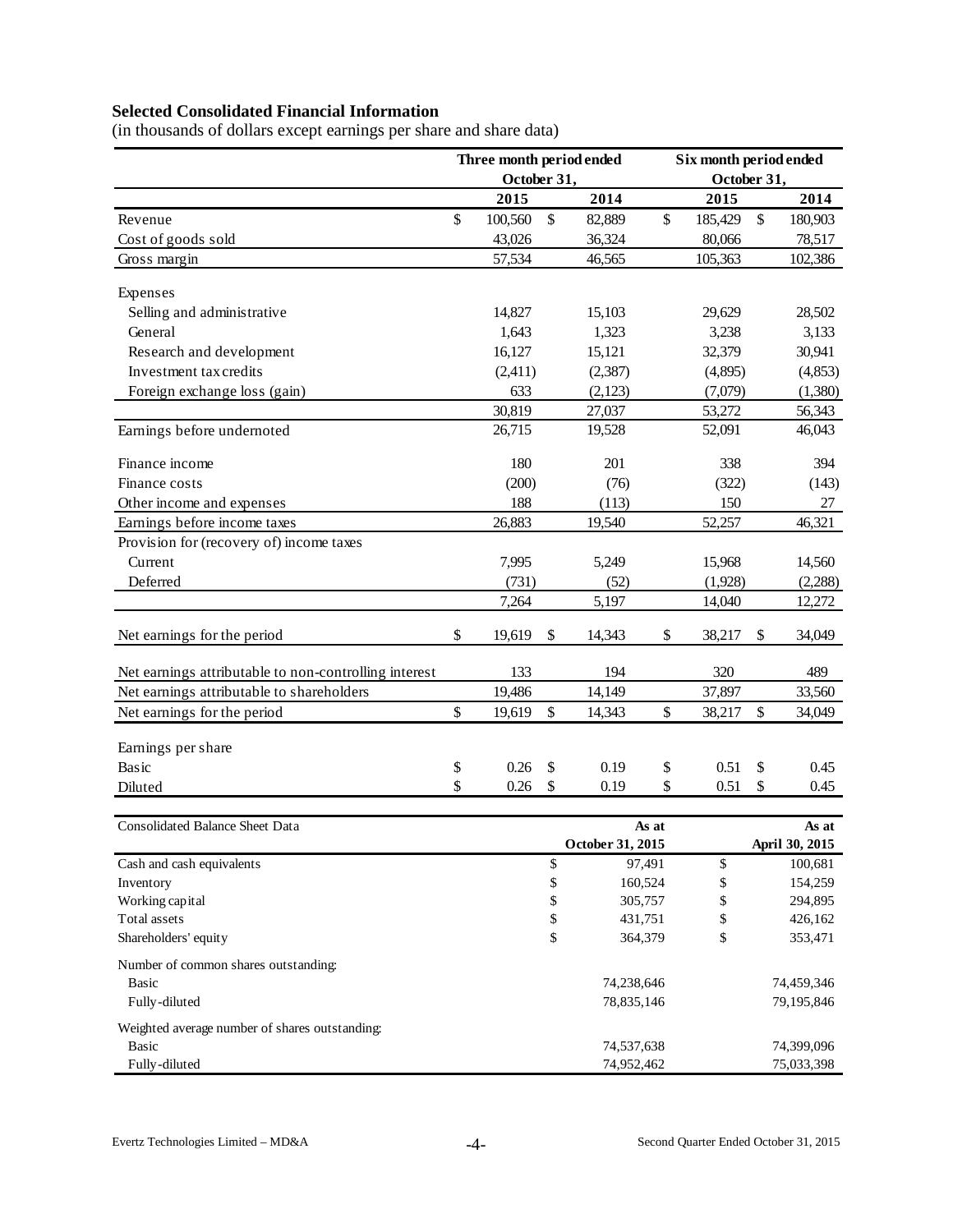#### **Consolidated Statement of Operations Data**

(in thousands of dollars except earnings per share and share data)

|                                                       | Three month period ended |             |           | Six month period ended |           |
|-------------------------------------------------------|--------------------------|-------------|-----------|------------------------|-----------|
|                                                       |                          | October 31, |           | October 31,            |           |
|                                                       | 2015                     |             | 2014      | 2015                   | 2014      |
| Revenue                                               | 100.0%                   |             | 100.0%    | 100.0%                 | 100.0%    |
| Cost of goods sold                                    | 42.8%                    |             | 43.8%     | 43.2%                  | 43.4%     |
| Gross margin                                          | 57.2%                    |             | 56.2%     | 56.8%                  | 56.6%     |
| Expenses                                              |                          |             |           |                        |           |
| Selling and administrative                            | 14.7%                    |             | 18.2%     | 16.0%                  | 15.8%     |
| General                                               | 1.6%                     |             | 1.6%      | 1.7%                   | 1.7%      |
| Research and development                              | 16.0%                    |             | 18.2%     | 17.5%                  | 17.1%     |
| Investment tax credits                                | $(2.4\%)$                |             | $(2.9\%)$ | $(2.6\%)$              | (2.7%)    |
| Foreign exchange loss (gain)                          | 0.6%                     |             | $(2.5\%)$ | $(3.8\%)$              | $(0.8\%)$ |
|                                                       | 30.5%                    |             | 32.6%     | 28.8%                  | 31.1%     |
| Earnings before undernoted                            | 26.7%                    |             | 23.6%     | 28.0%                  | 25.5%     |
| Finance income                                        | 0.2%                     |             | 0.2%      | 0.2%                   | 0.2%      |
| Finance costs                                         | $(0.2\%)$                |             | $(0.1\%)$ | $(0.2\%)$              | $(0.1\%)$ |
| Other income and expenses                             | 0.2%                     |             | $(0.1\%)$ | 0.1%                   | $(0.0\%)$ |
| Earnings before income taxes                          | 26.9%                    |             | 23.6%     | 28.1%                  | 25.6%     |
| Provision for (recovery) of income taxes              |                          |             |           |                        |           |
| Current                                               | 8.0%                     |             | 6.4%      | 8.6%                   | 8.1%      |
| Deferred                                              | $(0.7\%)$                |             | $(0.1\%)$ | $(1.0\%)$              | (1.3%)    |
|                                                       | 7.3%                     |             | 6.3%      | 7.6%                   | 6.8%      |
| Net earnings for the period                           | 19.6%                    |             | 17.3%     | 20.5%                  | 18.8%     |
| Net earnings attributable to non-controlling interest | $0.1\%$                  |             | 0.2%      | 0.2%                   | 0.3%      |
| Net earnings attributable to shareholders             | 19.5%                    |             | 17.1%     | 20.3%                  | 18.5%     |
| Net earnings for the period                           | 19.6%                    |             | 17.3%     | 20.5%                  | 18.8%     |
| Earnings per share:                                   |                          |             |           |                        |           |
| <b>Basic</b>                                          | \$<br>0.26               | \$          | 0.19      | \$<br>0.51<br>\$       | 0.45      |
| Diluted                                               | \$<br>0.26               | \$          | 0.19      | \$<br>0.51<br>\$       | 0.45      |

#### **REVENUE AND EXPENSES**

#### *Revenue*

The Company generates revenue principally from the sale of its broadcast equipment solutions to content creators, broadcasters, specialty channels and television service providers.

The Company markets and sells its products and services through both direct and indirect sales strategies. The Company's direct sales efforts focus on large and complex end-user customers. These customers have long sales cycles typically ranging from four to eight months before an order may be received by the Company for fulfillment.

The Company monitors revenue performance in two main geographic regions: (i) United States/Canada and (ii) International.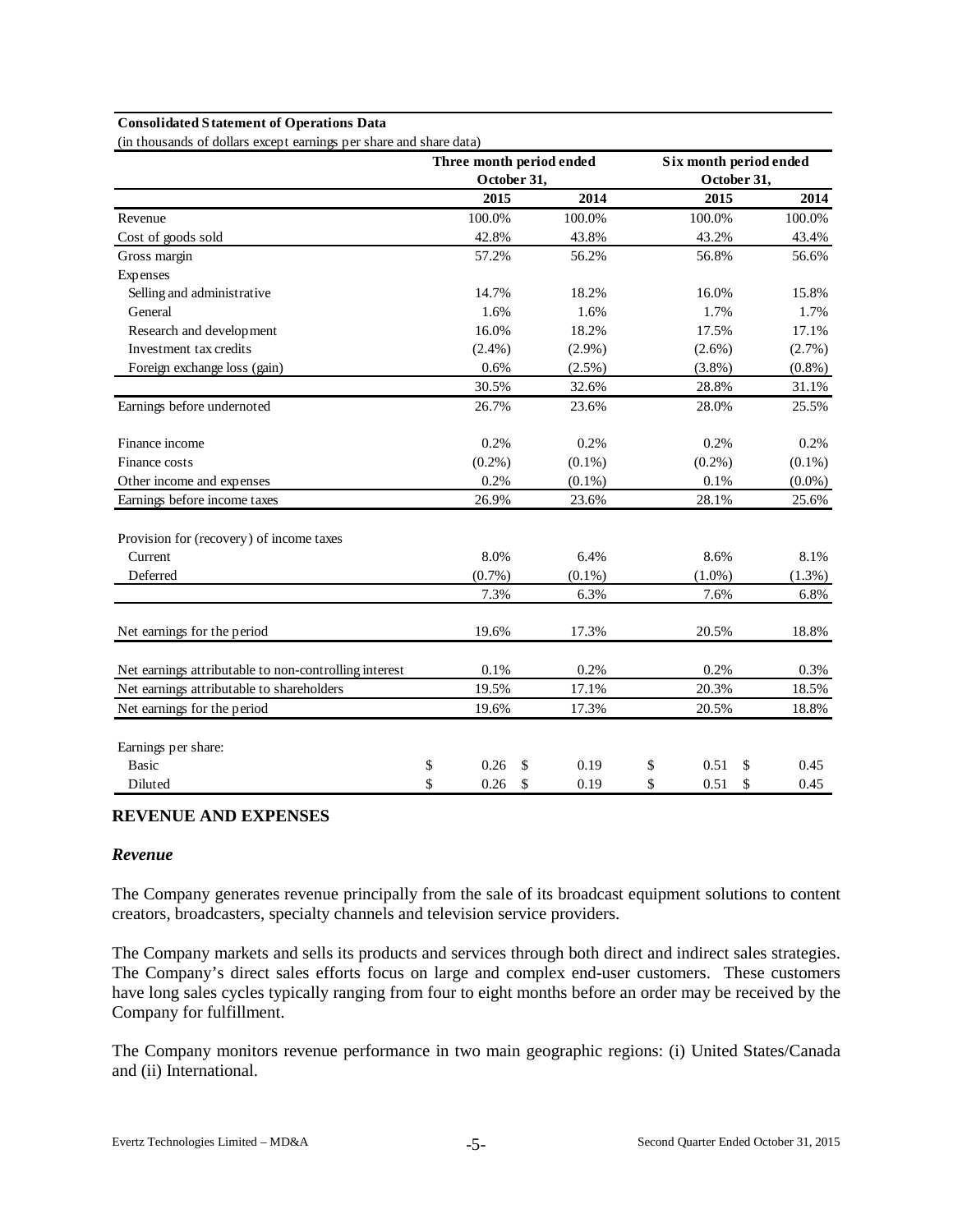The Company currently generates approximately 55% to 65% of its revenue in the United States/Canada. The Company recognizes the opportunity to more aggressively target markets in other geographic regions and intends to invest in personnel and infrastructure in those markets.

While a significant portion of the Company's expenses are denominated in Canadian dollars, the Company collects substantially all of its revenues in currencies other than the Canadian dollar and therefore has significant exposure to fluctuations in foreign currencies, in particular the US dollar. Approximately 65% to 75% of the Company's revenues are denominated in US dollars.

#### *Revenue*

| (In thousands of Canadian dollars, |             | Three month period ended |  |            | % increase  | Six month period ended |            | % increase |        |
|------------------------------------|-------------|--------------------------|--|------------|-------------|------------------------|------------|------------|--------|
| except for percentages)            | October 31, |                          |  | (decrease) | October 31, |                        | (decrease) |            |        |
|                                    |             | 2014<br>2015             |  |            |             | 2015                   | 2014       |            |        |
| United States/Canada               |             | 61.232                   |  | 45.367     | 35%         | 111.192                |            | 100.873    | 10%    |
| International                      |             | 39.328                   |  | 37.522     | 5%          | 74.237                 |            | 80.030     | $7\%)$ |
|                                    |             | 100.560                  |  | 82.889     | 21%         | 185.429                |            | 180.903    | 3%     |

Total revenue for the second quarter ended October 31, 2015 was \$100.6 million, an increase of \$17.7 million or 21% as compared to revenue of \$82.9 million for the second quarter ended October 31, 2014.

Total revenue for the six month period ended October 31, 2015 was \$185.4 an increase of 3% or \$4.5 million, as compared to revenue of \$180.9 million for the six month period ended October 31, 2014.

Revenue in the United States/Canada region was \$61.2 million for the second quarter ended October 31, 2015, an increase of \$15.8 million or 35% as compared to revenue of \$45.4 million for the second quarter ended October 31, 2014. The increase was predominantly driven by the adoption of Evertz newly released technologies and products.

Revenue in the United States/Canada region was \$111.2 million for the six month period ended October 31, 2015, an increase of 10% or \$10.3 million, as compared to revenue of \$100.9 million for the six month period ended October 31, 2014.

Revenue in the International region was \$39.3 million for the second quarter ended October 31, 2015, an increase of \$1.8 million, as compared to revenue of \$37.5 million for the second quarter ended October 31, 2014.

Revenue in the International region was \$74.2 million for the six month period ended October 31, 2015, a decrease of 7% or \$5.8 million, as compared to revenue of \$80.0 million for the six month period ended October 31, 2014.

## *Cost of Sales*

Cost of sales consists primarily of costs of manufacturing and assembly of products. A substantial portion of these costs is represented by components and compensation costs for the manufacture and assembly of products. Cost of sales also includes related overhead, certain depreciation, final assembly, quality assurance, inventory management and support costs. Cost of sales also includes the costs of providing services to clients, primarily the cost of service-related personnel.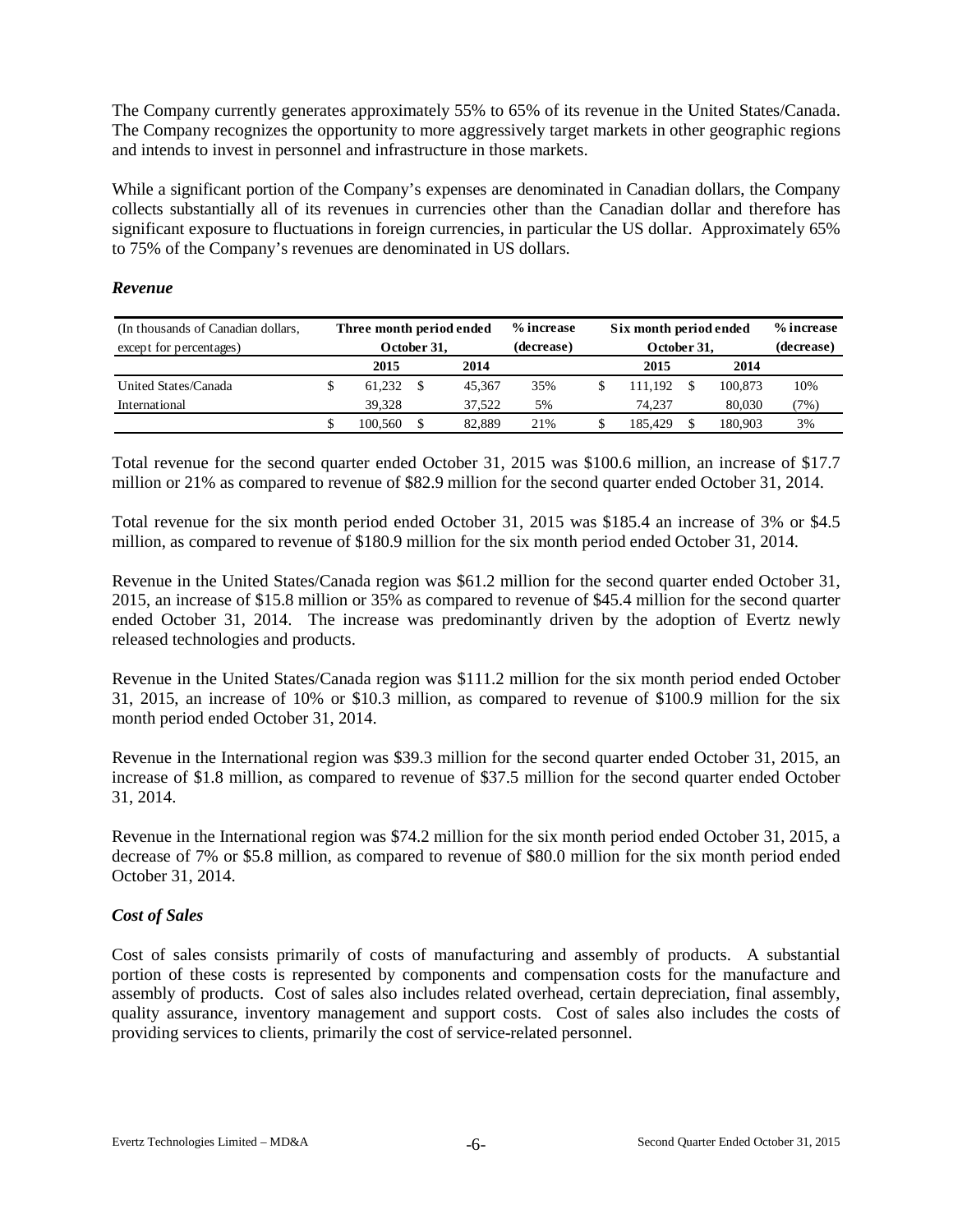## *Gross Margin*

| (In thousands of Canadian dollars, | Three month period ended |              |  | % increase | Six month period ended |                |            | % increase |    |
|------------------------------------|--------------------------|--------------|--|------------|------------------------|----------------|------------|------------|----|
| except for percentages)            |                          | October 31,  |  |            | (decrease)             | October 31,    | (decrease) |            |    |
|                                    |                          | 2014<br>2015 |  |            |                        | 2015           |            | 2014       |    |
| Gross margin                       |                          | 57.534       |  | 46.565     | 21%                    | 105.363        |            | 102.386    | 3% |
| Gross margin % of sales            |                          | 57.2%        |  | 56.2%      |                        | 56.8%<br>56.6% |            |            |    |

Gross margin for the second quarter ended October 31, 2015 was \$57.5 million, compared to \$46.6 million for the second quarter ended October 31, 2014. As a percentage of revenue, the gross margin was 57.2% for the second quarter ended October 31, 2015, as compared to 56.2% for the second quarter ended October 31, 2014.

Gross margin for the six month period ended October 31, 2015 was \$105.4 million, compared to \$102.4 million for the six month period ended October 31, 2014. As a percentage of revenue, the gross margin was 56.8% for the six month period ended October 31, 2015, as compared to 56.6% for the six month period ended October 31, 2014.

Gross margins vary depending on the product mix, geographic distribution and competitive pricing pressures and currency fluctuations. For the second quarter ended October 31, 2015 the gross margin, as a percentage of revenue, was in the Company's projected range. The pricing environment continues to be very competitive with substantial discounting by our competition.

The Company expects that it will continue to experience competitive pricing pressures. The Company continually seeks to build its products more efficiently and enhance the value of its product and service offerings in order to reduce the risk of declining gross margin associated with the competitive environment.

## *Operating Expenses*

The Company's operating expenses consist of: (i) selling, administrative and general; (ii) research and development and (iii) foreign exchange.

Selling expenses primarily relate to remuneration of sales and technical personnel. Other significant cost components include trade show costs, advertising and promotional activities, demonstration material and sales support. Selling and administrative expenses relate primarily to remuneration costs of related personnel, legal and professional fees, occupancy and other corporate and overhead costs. The Company also records certain depreciation amortization and share based compensation charges as general expenses. For the most part, selling, administrative and general expenses are fixed in nature and do not fluctuate directly with revenue. The Company's selling expenses tend to fluctuate in regards to the timing of trade shows, sales activity and sales personnel.

The Company invests in research and development to maintain its position in the markets it currently serves and to enhance its product portfolio with new functionality and efficiencies. Although the Company's research and development expenditures do not fluctuate directly with revenues, it monitors this spending in relation to revenues and adjusts expenditures when appropriate. Research and development expenditures consist primarily of personnel costs and material costs. Research and development expenses are presented on a gross basis (without deduction of research and development tax credits). Research and development tax credits associated with research and development expenditures are shown separately under research and development tax credits.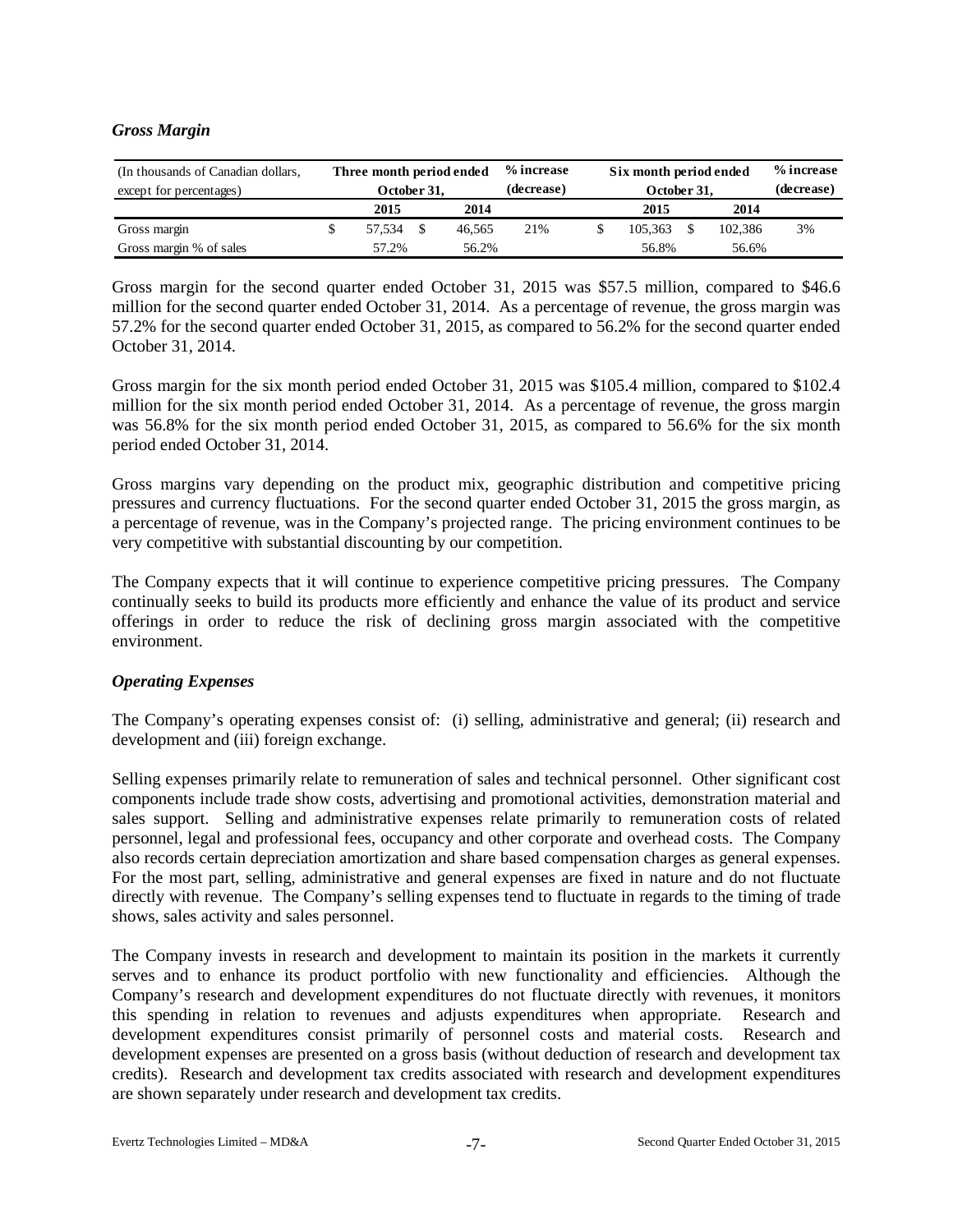#### *Selling and Administrative*

| (In thousands of Canadian dollars,<br>except for percentages) | Three month period ended<br>October 31. |        |      | % increase<br>(decrease) | Six month period ended<br>October 31, | % increase<br>(decrease) |       |        |    |
|---------------------------------------------------------------|-----------------------------------------|--------|------|--------------------------|---------------------------------------|--------------------------|-------|--------|----|
|                                                               |                                         | 2015   | 2014 |                          | 2015                                  | 2014                     |       |        |    |
| Selling and administrative                                    |                                         | 14.827 |      | 15.103                   | (2%)                                  | 29.629                   |       | 28.502 | 4% |
| Selling and administrative % of sales                         | 14.7%<br>18.2%                          |        |      |                          | 16.0%                                 |                          | 15.8% |        |    |

Selling and administrative expenses excludes stock based compensation, operation of non-production property, plant and equipment, and amortization of intangibles. Selling and administrative expenses for the second quarter ended October 31, 2015 were \$14.8 million or 14.7% of revenue, as compared to selling and administrative expenses of \$15.1 million or 18.2% of revenue for the second quarter ended October 31, 2014.

The decrease of \$0.3 million was a result of a decrease in selling expenses in the International region partially offset by the increased translation costs of the US dollar denominated expenses.

Selling and administrative expenses for the six month period ended October 31, 2015 were \$29.6 million or 16.0% of revenue, as compared to selling and administrative expenses of \$28.5 million or 15.8% or revenue for the six month period ended October 31, 2014.

The increase of \$1.1 million was largely a result of the increased translation costs of the US dollar and UK Sterling denominated expenses.

#### *Research and Development (R&D)*

| (In thousands of Canadian dollars,  | Three month period ended |      |        | % increase | Six month period ended |      |            | % increase |
|-------------------------------------|--------------------------|------|--------|------------|------------------------|------|------------|------------|
| except for percentages)             | October 31,              |      |        | (decrease) | October 31,            |      | (decrease) |            |
|                                     | 2015                     | 2014 |        | 2015       |                        | 2014 |            |            |
| Research and development expenses   | 16.127                   |      | 15.121 | 7%         | 32,379                 |      | 30.941     | 5%         |
| Research and development % of sales | 16.0%                    |      | 18.2%  |            | 17.5%                  |      | 17.1%      |            |

For the second quarter ended October 31, 2015, gross R&D expenses increased to \$16.1 million, an increase of 7% or \$1.0 million as compared to an expense of \$15.1 million for the second quarter ended October 31, 2014. R&D expenses declined sequentially \$0.2 million as compared to the first quarter ended July 31, 2015.

The year over year increase of \$1.0 million was a result of planned growth of R&D personnel during fiscal 2015.

For the six month period ended October 31, 2015, gross R&D expenses increased to \$32.4 million, an increase of 5% or \$1.5 million as compared to an expense of \$30.9 million for the six month period ended October 31, 2014.

The increase of \$1.5 million was predominantly a result of planned growth of R&D personnel during fiscal 2015 and corresponding increases in materials, as well as increased translation costs associated with UK Sterling denominated expenses, partially offset by a decrease in materials and supplies.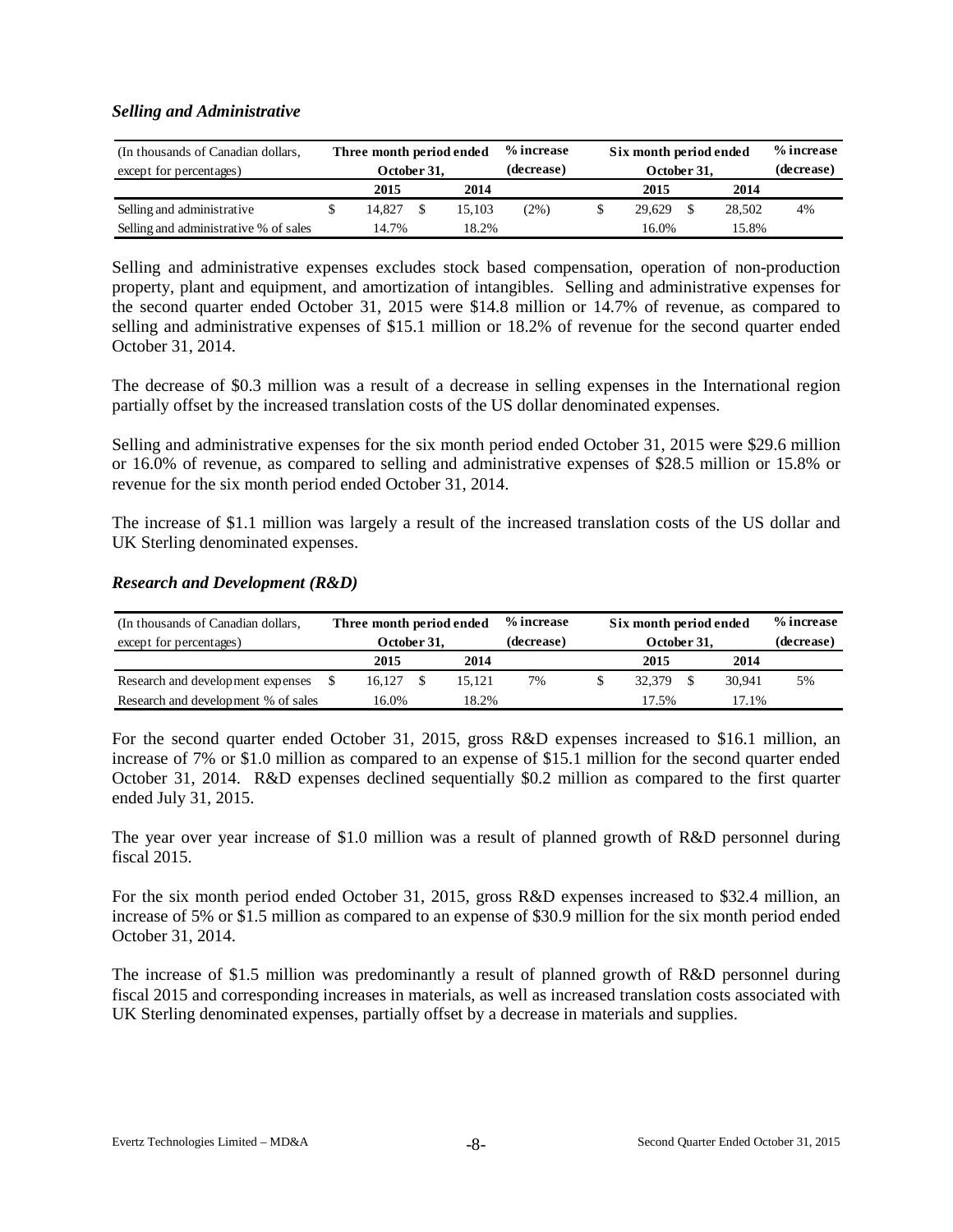#### *Foreign Exchange*

For the second quarter ended October 31, 2015, the foreign exchange loss was \$0.6 million, as compared to a foreign exchange gain for the second quarter ended October 31, 2014 of \$2.1 million.

For the six month period ended October 31, 2015, the foreign exchange gain was \$7.1 million, as compared to a foreign exchange gain for the same period ended October 31, 2014 of \$1.4 million.

The current year gain was predominantly driven by the increase in the value of the US dollar against the Canadian dollar since April 30, 2015.

#### *Finance Income, Finance Costs, Other Income and Expenses*

For the second quarter ended October 31, 2015, finance income, finance costs, other income and expenses netted to a gain of \$0.2 million.

For the six month period ended October 31, 2015, finance income, finance costs, other income and expenses netted to a gain of \$0.2 million.

## **LIQUIDITY AND CAPITAL RESOURCES**

| Liquidity and Capital Resources               |    |                  |       |               |  |  |  |
|-----------------------------------------------|----|------------------|-------|---------------|--|--|--|
| (in thousands of dollars except ratios)       |    | As at            | As at |               |  |  |  |
| Key Balance Sheet Amounts and Ratios:         |    | October 31, 2015 |       | Aprl 30, 2015 |  |  |  |
| Cash and cash equivalents                     | γ  | 97.491           | S     | 100,681       |  |  |  |
| Working capital                               | \$ | 305,757          | S     | 294,895       |  |  |  |
| Long-term assets                              | \$ | 65.447           | S     | 67,393        |  |  |  |
| Long-term debt                                | S  | 957              |       | 996           |  |  |  |
| Days sales outstanding in accounts receivable |    | 100              |       | 96            |  |  |  |

| Statement of Cash Flow Summary  | Three month period ended | Six month period ended |              |    |           |  |  |  |
|---------------------------------|--------------------------|------------------------|--------------|----|-----------|--|--|--|
|                                 | October 31,              | October 31,            |              |    |           |  |  |  |
|                                 | 2015                     | 2014                   | 2015         |    | 2014      |  |  |  |
| Operating activities            | \$<br>23.695             | (704)                  | 31.449       | -S | 14,585    |  |  |  |
| Investing activities            | \$<br>$(1,114)$ \$       | (1,968)                | $(2,059)$ \$ |    | (4, 441)  |  |  |  |
| Financing activities            | \$<br>$(21,579)$ \$      | (10, 454)              | (31,893)     |    | (22, 384) |  |  |  |
| Net increase (decrease) in cash | \$<br>363                | (12,984)               | (3,190)      |    | (11, 572) |  |  |  |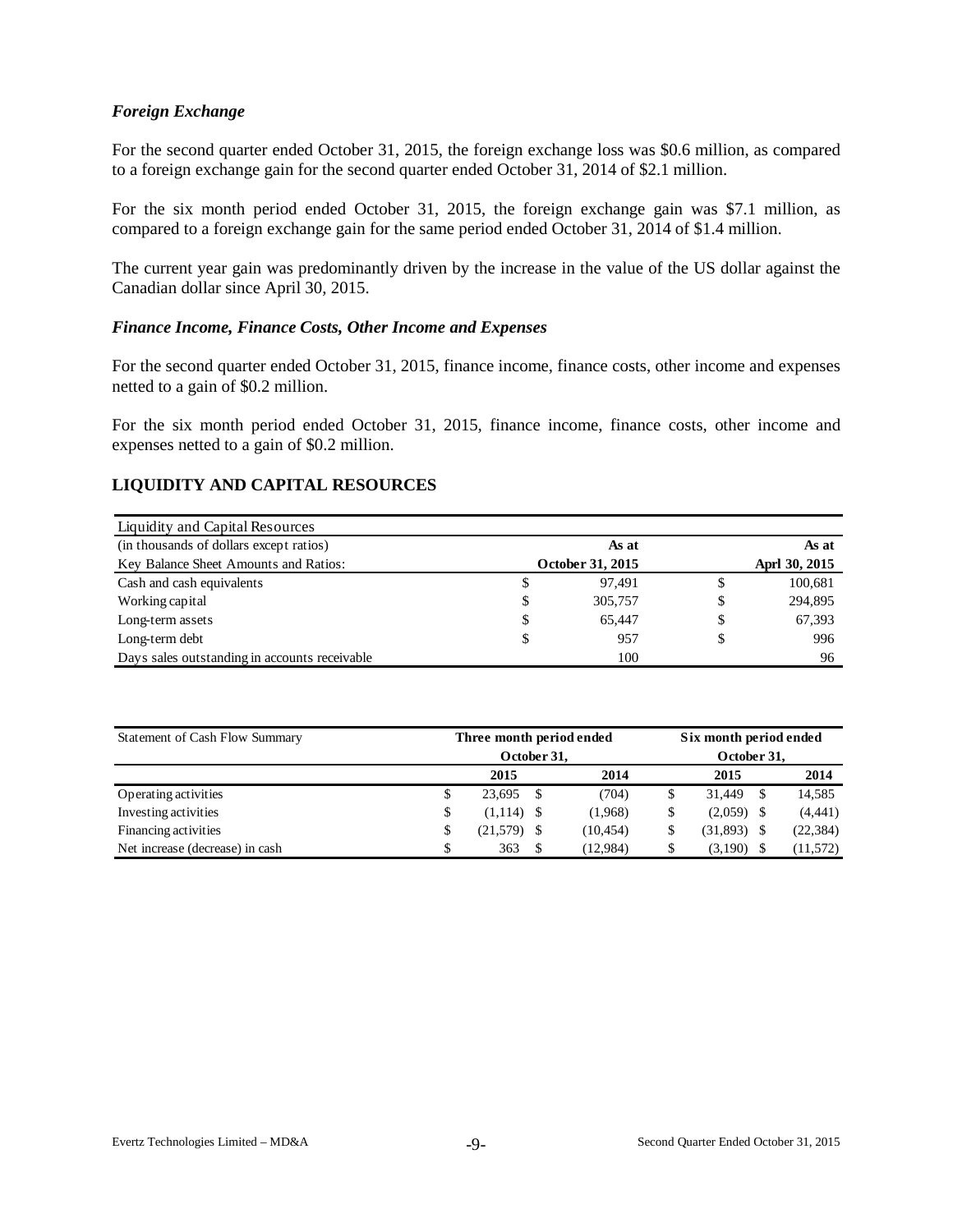## *Operating Activities*

For the second quarter ended October 31, 2015, the Company generated cash for operations of \$23.7 million, compared to cash used of \$0.7 million for the second quarter ended October 31, 2014. Excluding the effects of the changes in non-cash working capital and current taxes, the Company generated cash from operations of \$22.2 million for the second quarter ended October 31, 2015 compared to \$17.5 million for the second quarter ended October 31, 2014.

For the six month period ended October 31, 2015, the Company generated cash from operations of \$31.4 million, compared to \$14.6 million for the six month period ended October 31, 2014. Excluding the effects of the changes in non-cash working capital and current taxes, the Company generated cash from operations of \$43.1 million for the six month period ended October 31, 2015 compared to \$38.7 million for the six month period ended October 31, 2014.

## *Investing Activities*

The Company used cash for investing activities of \$1.1 million for the second quarter ended October 31, 2015 which was predominantly from for the acquisition of capital assets.

The Company used cash from investing activities of \$2.1 million for the six month period ended October 31, 2015 which was predominantly from the acquisition of capital assets.

## *Financing Activities*

For the second quarter ended October 31, 2015, the Company used cash from financing activities of \$21.6 million, which was principally driven by dividends paid of \$14.0 million and the repurchase of Capital Stock costing \$7.5 million.

For the six month period ended October 31, 2015, the Company used cash from financing activities of \$31.9 million, which was principally driven by dividends paid of \$27.5 million, the repurchase of Capital Stock costing \$8.4 million, partially offset by the issuance of capital stock pursuant to the Company's Stock Option Plane of \$4.1 million.

## **WORKING CAPITAL**

As at October 31, 2015, the Company had cash and cash equivalents of \$97.5 million, compared to \$100.7 million at April 30, 2015.

The Company had working capital of \$305.8 million as at October 31, 2015 compared to \$294.9 million as at April 30, 2015.

The Company believes that the current balance in cash and plus future cash flow from operations will be sufficient to finance growth and related investment and financing activities in the foreseeable future.

Day sales outstanding in accounts receivable were 100 days at October 31, 2015 as compared to 96 for April 30, 2015.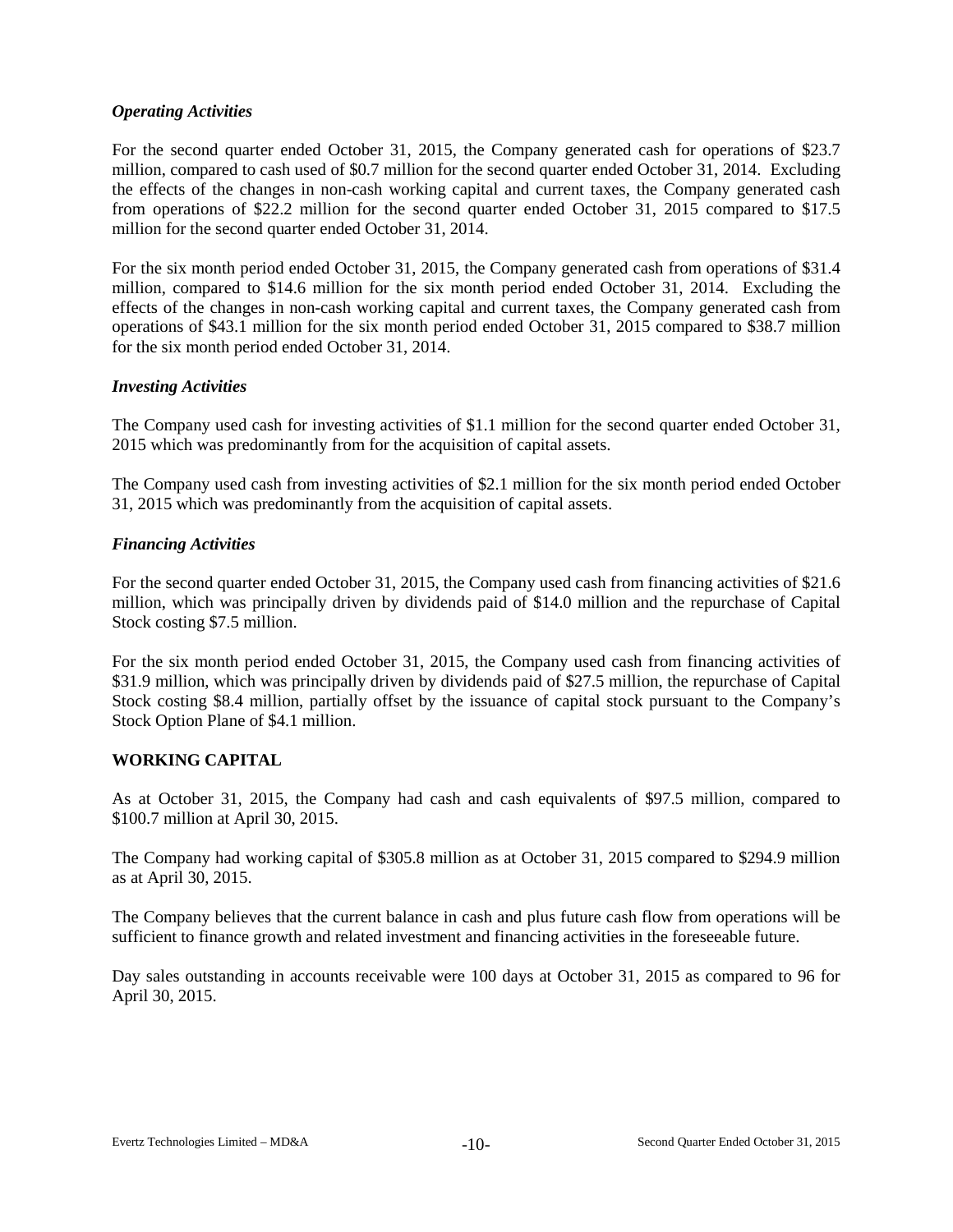# **SHARE CAPITAL STRUCTURE**

Authorized capital stock consists of an unlimited number of common and preferred shares.

|                                       | As at            | As at          |
|---------------------------------------|------------------|----------------|
|                                       | October 31, 2015 | April 30, 2015 |
| Common shares                         | 74,238,646       | 74,459,346     |
| Stock options granted and outstanding | 4,596,500        | 4,736,500      |

## **FINANCIAL INSTRUMENTS**

The Company's financial instruments consist of cash and cash equivalents, trade and other receivables, trade and other payables and long term debt. Unless otherwise noted, it is management's opinion that the Company is not exposed to significant interest or credit risks arising from these financial instruments. The Company estimates the fair value of these instruments approximates the carrying values as listed below.

## *Fair Values and Classification of Financial Instruments:*

The following summarizes the significant methods and assumptions used in estimating the fair values of financial instruments:

- I. Quoted prices (unadjusted) in active markets for identical assets or liabilities.
- II. Inputs other than quoted prices included in level I that are observable for the asset or liability, either directly or indirectly. Cash and cash equivalents, trade and other receivables, trade and other payables, and long-term debt fair value measurements have been measured within level II.
- III. Inputs for the asset or liability that are not based on observable market data.

## **CONTRACTUAL OBLIGATIONS**

The following table sets forth the Company's contractual obligations as at October 31, 2015:

|                      | Payments Due by Period |   |                  |  |           |  |           |            |     |  |  |  |  |  |
|----------------------|------------------------|---|------------------|--|-----------|--|-----------|------------|-----|--|--|--|--|--|
| (In thousands)       | Total                  |   | Less than 1 Year |  | 2-3 Years |  | 4-5 Years | Thereafter |     |  |  |  |  |  |
| Operating leases     | 3,555                  |   | 3.726            |  | 7.134     |  | .978      |            |     |  |  |  |  |  |
| Other long-term debt | 1.170                  |   | 213              |  | 342       |  | 366       |            | 249 |  |  |  |  |  |
|                      | 14.725                 | D | 3.939            |  | 7.476     |  | 2.344     |            | 966 |  |  |  |  |  |

## **OFF-BALANCE SHEET FINANCING**

The Company does not have any off-balance sheet arrangements.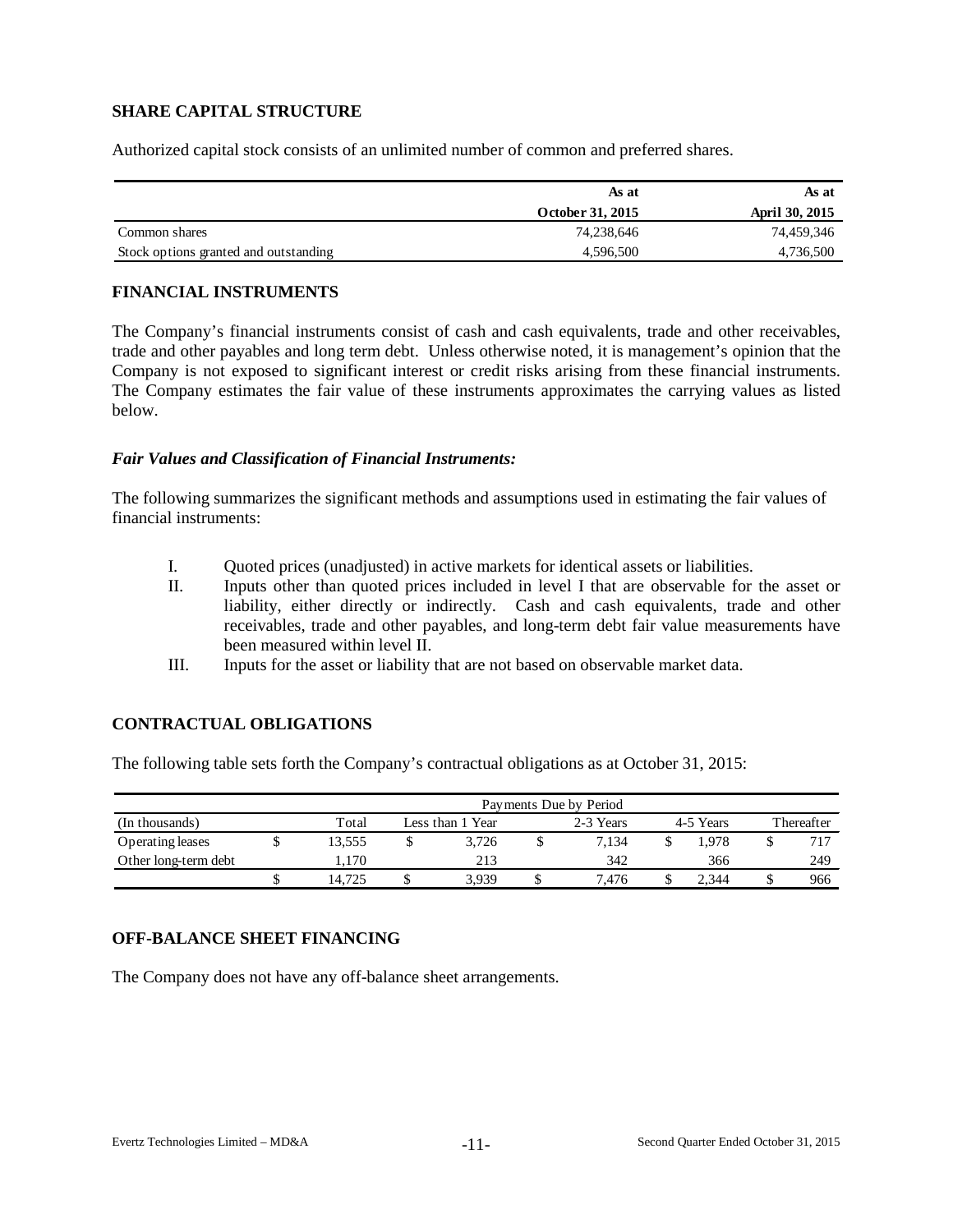# **RELATED PARTY TRANSACTIONS**

In the normal course of business, we may enter into transactions with related parties. These transactions occur under market terms consistent with the terms of transactions with unrelated arms-length third parties. The Company continues to lease a premise from a company in which two shareholders' each indirectly hold a 10% interest, continues to lease a facility from a company in which two shareholders each indirectly hold a 20% interest, continues to lease a facility for manufacturing where two shareholders indirectly own 100% interest, continues to lease a facility from a company in which two shareholders each indirectly own a 35% interest and continues to lease a facility with a director who indirectly owns 100%.

#### **SELECTED CONSOLIDATED QUARTERLY FINANCIAL INFORMATION**

The following table sets out selected consolidated financial information for each of the eight quarters ended October 31, 2015. In the opinion of management, this information has been prepared on the same basis as the audited consolidated financial statements. The operating results for any quarter should not be relied upon as any indication of results for any future period.

|                          |     |         |            |    |          |    |          |    | <b>Ouarter Ending</b> |            |            |     |          |
|--------------------------|-----|---------|------------|----|----------|----|----------|----|-----------------------|------------|------------|-----|----------|
| (In thousands)           |     |         | 2015       |    |          |    |          |    |                       | 2014       |            |     |          |
| (Unaudited)              |     | Oct 31  | July 31    |    | Apr $30$ |    | Jan 31   |    | Oct 31                | July 31    | Apr $30$   |     | Jan $31$ |
| Revenue                  | \$. | 100,560 | \$84,869   |    | \$91,977 |    | \$90,726 |    | \$82,889              | \$98,014   | \$87,237   |     | \$93,185 |
| Cost of goods sold       |     | 43,026  | 37,040     |    | 39,249   |    | 39,709   |    | 36,324                | 42,193     | 38,154     |     | 39,448   |
| Gross margin             | \$  | 57,534  | \$47,829   |    | \$52,728 |    | \$51,017 |    | \$46,565              | \$55,821   | \$49,083   |     | \$53,737 |
| Operating expenses       |     | 30,819  | 22,453     |    | 38,145   |    | 23,139   |    | 27,037                | 29,306     | 30,545     |     | 25,514   |
| Earnings from operations | \$  | 26,715  | \$25,376   |    | \$14,583 |    | \$27,878 |    | \$19,528              | \$26,515   | \$18,538   |     | \$28,223 |
| Non-operating income     |     | 168     | (2)        |    | 323      |    | 314      |    | 12                    | 266        | 234        |     | 482      |
| Earnings before taxes    | \$  | 26,883  | \$25,374   |    | \$14,906 |    | \$28,192 |    | \$19,540              | \$26,781   | \$18,772   |     | \$28,705 |
| Net earnings             | \$  | 19,486  | \$18,411   |    | \$10,926 |    | \$21,014 |    | \$14,149              | \$19,411   | \$14,699   |     | \$21,281 |
| Net earnings per share:  |     |         |            |    |          |    |          |    |                       |            |            |     |          |
| Basic                    | \$  | 0.26    | \$<br>0.25 | \$ | 0.15     | \$ | 0.28     | \$ | 0.19                  | \$<br>0.26 | \$<br>0.20 | \$. | 0.29     |
| Diluted                  | \$  | 0.26    | \$<br>0.25 | \$ | 0.15     | \$ | 0.28     | \$ | 0.19                  | \$<br>0.26 | \$<br>0.20 | \$  | 0.29     |
| Dividends per share:     | \$  | 0.18    | \$<br>0.18 | \$ | 0.18     | \$ | 0.18     | \$ | 0.16                  | \$<br>0.16 | \$<br>0.16 | \$  | 1.56     |

The Companies revenue and corresponding earnings can vary from quarter to quarter depending on the delivery requirements of our customers. Our customers can be influenced by a variety of factors including upcoming sports or entertainment events as well as their access to capital. Net earnings represent net earnings attributable to shareholders.

## **DISCLOSURE CONTROLS AND PROCEDURES**

Management, including the Chief Executive Officer and Chief Financial Officer, has evaluated the effectiveness of the Company's disclosure controls and procedures (as defined in National Instrument 52- 109 of the Canadian Securities Administrators) as of October 31, 2015.

Management has concluded that, as of October 31, 2015, the Company's disclosure controls and procedures were effective to provide reasonable assurance that material information relating to the Company would be made known to them by others within the Company, particularly during the period in which this report was being prepared.